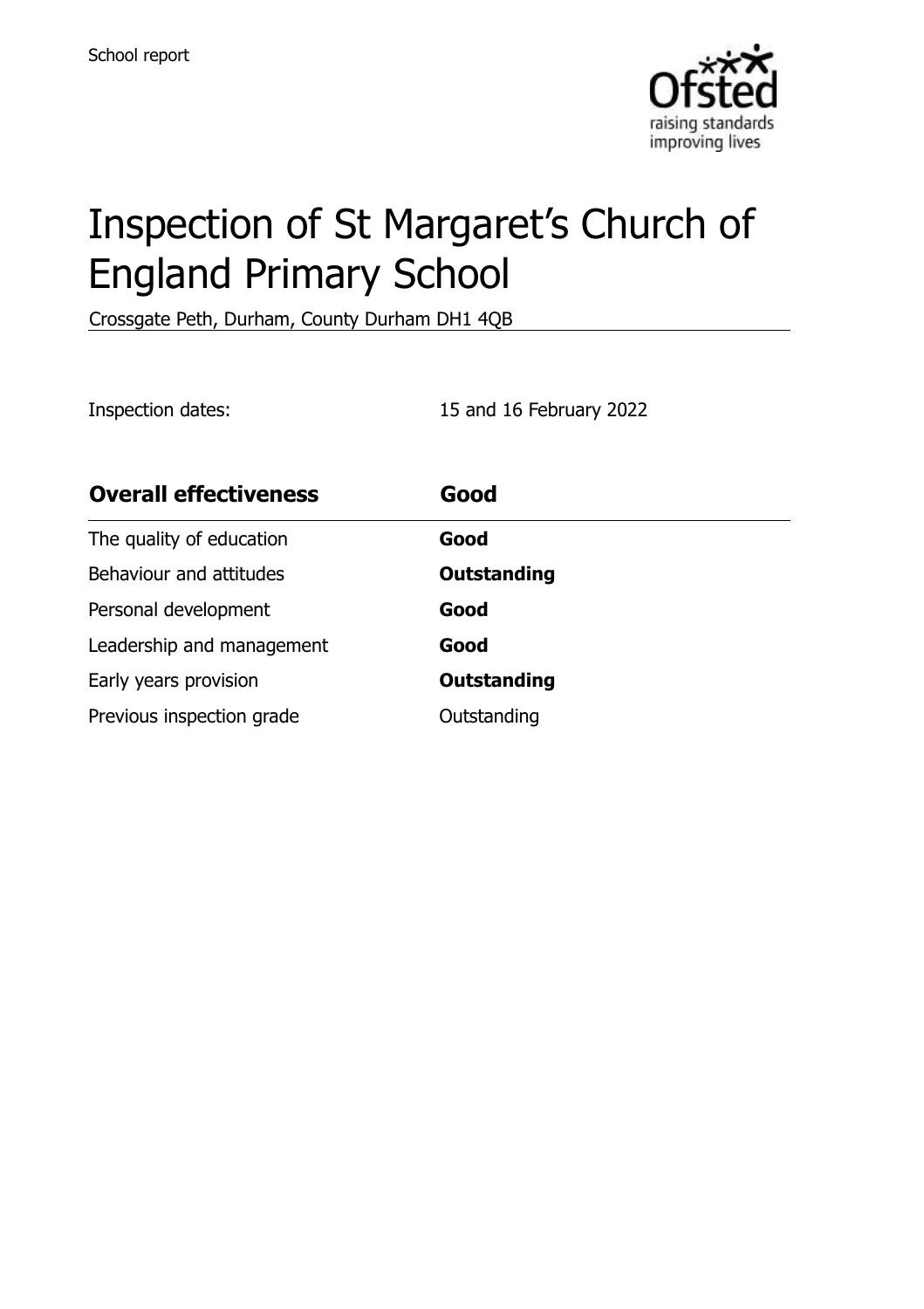

# **What is it like to attend this school?**

A strong sense of community helps pupils at St. Margaret's school to feel safe and cared for. The warm Christian ethos underpins all areas of the school. Adults encourage pupils to 'let their light shine out and be a force for good'. Pupils learn the importance of tolerance and understanding. They warmly welcome new pupils to the school.

Calm and purposeful classroom environments help pupils to learn well. Pupils listen carefully to teachers' instructions and enjoy discussing their learning with friends. Behaviour is outstanding. Pupils are enthusiastic and polite. The restorative approach to behaviour management teaches them to consider the impact of their behaviour on others. Most pupils say that bullying does not happen in this school. They understand how to resolve simple arguments. Pupils know that adults will listen to them if they are worried.

Leaders ensure that pupils with special educational needs and/or disabilities are supported well. Teachers, and teaching assistants, skilfully adapt resources to match pupils' learning needs. Pupils' emotional health is a priority. Thrive support sessions help to reduce times of stress and worry. This helps pupils get ready to learn. Pupils say they feel safe in school 'because they know the adults care'.

#### **What does the school do well and what does it need to do better?**

Leaders have developed an ambitious curriculum that has many areas of strength. This begins in Reception where expertly designed learning opportunities introduce the vocabulary and knowledge children need for future learning. The well-sequenced curriculum for mathematics provides opportunities for pupils to recall and build on their prior learning. Teachers use effective questioning to deepen pupils' knowledge and understanding. The music curriculum is ambitious. Leaders make sure that pupils learn to sing, understand rhythm and play a range of instruments. Year 2 pupils demonstrate their early understanding of musical notation during their class violin lessons. Teachers build on this in Years 3, 4 and 5, where pupils learn to master the ukulele.

Teachers use well-timed assessments to find out what pupils know. They quickly identified gaps in learning caused during the period of remote learning and are addressing these effectively. However, teachers do not consistently use assessment in order to help pupils embed new knowledge. Although pupils have regular opportunities to recap on prior topics, occasionally they struggle to make connections between this knowledge and what they are learning now. For example, in science, Year 6 pupils did not link their investigations into the human circulatory system to previous learning about the human body.

Leaders have introduced a new sequenced approach to the teaching of early reading. This begins from the very start of Reception. The reading leader has delivered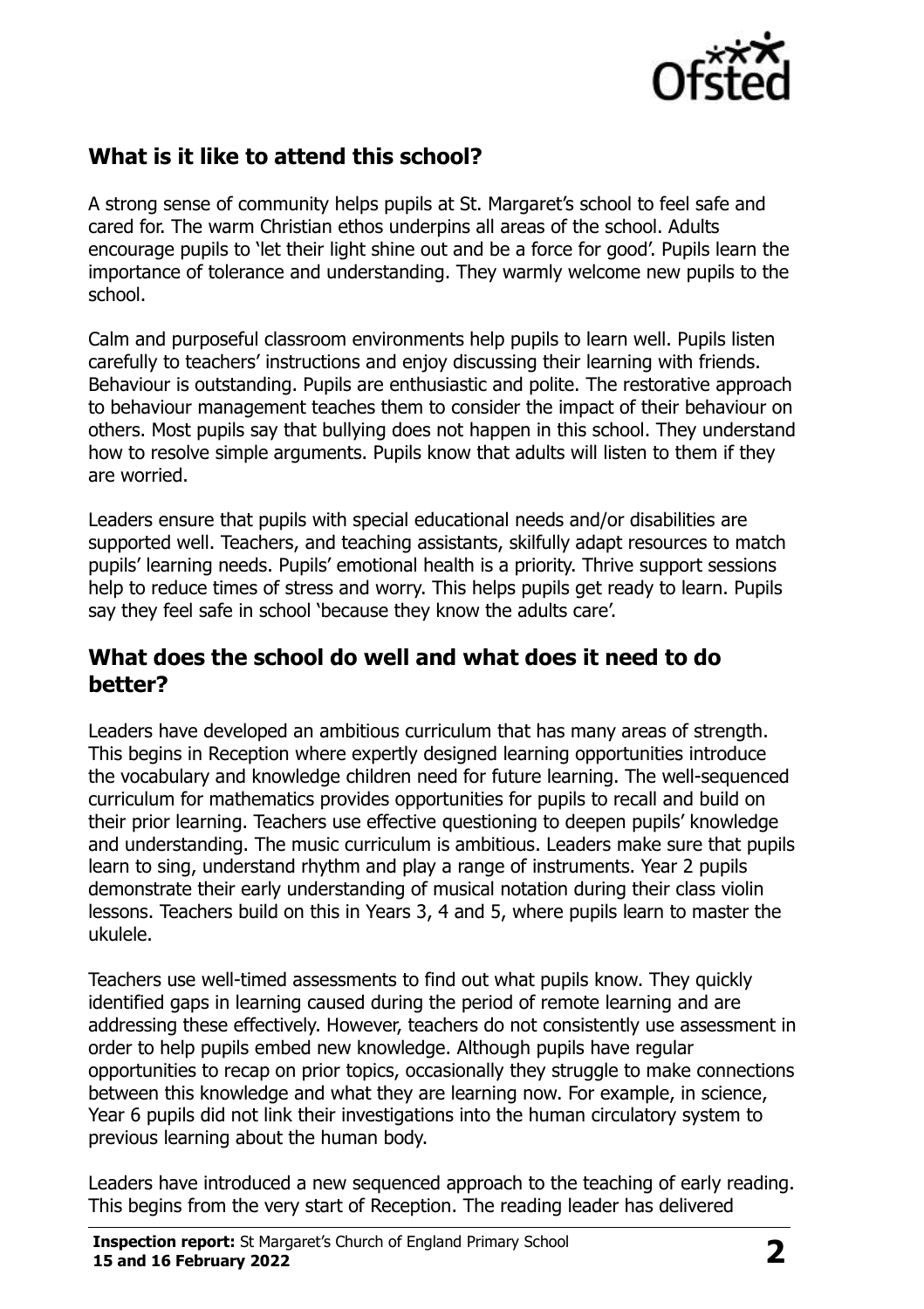

training for all staff. She has provided teachers in Reception and Year 1 with additional coaching and support. This has helped to ensure that children get off to a strong start. The restrictions of the COVID-19 pandemic have limited the opportunities for the reading leader to monitor and support phonics provision in other year groups. Provision in these year groups is less consistent. As a result, some pupils in key stage 2 who still struggle to read do not always receive the support they need to catch up quickly.

Overall, the curriculum for personal development is strong. In Reception, adults design some outstanding learning opportunities which encourage positive interactions and develop children's understanding of risk. Pupils in all year groups learn how to look after their physical and mental health. Teachers use the zones of regulation to help pupils to recognise and manage their emotions well. Leaders use the Smart School Council approach to encourage every pupil to contribute to whole-school decisions. Daily collective worship provides opportunities for pupils to reflect on and discuss values such as courage and community. Teachers help pupils to develop an understanding of healthy relationships and respect for others. However, teachers do not ensure that pupils have regular opportunities to develop their understanding of the protected characteristics.

Leaders provide all staff with a wide range of professional development opportunities. They care for their staff and want them to do well. Staff are proud to be part of this school. The members of the governing body provide highly effective support to leaders. They monitor curriculum developments carefully and make sure that resources are used effectively to support future improvements. Leaders benefit from the additional support of the diocese and the local authority. This has helped to strengthen subject leadership and support the introduction of the Thrive programme.

### **Safeguarding**

The arrangements for safeguarding are effective.

The headteacher has ensured that all staff have the training they need to keep pupils safe. There are regular opportunities for staff and governors to discuss challenges in the local area that may impact on pupils in school. The headteacher provides regular updates which keep the safeguarding agenda at the front of everyone's minds. Staff raise and act on concerns effectively. They use the electronic recording platform well. Leaders monitor this carefully to identify any areas for support. Pupils have an excellent understanding of how to stay safe online and offline. They know that there are adults in school who will help them if they are worried.

### **What does the school need to do to improve?**

#### **(Information for the school and appropriate authority)**

 $\blacksquare$  In key stage 2, support for pupils in the early stages of learning to read lacks consistency. Some adults do not have a secure knowledge of how to teach phonics well. This means that some vulnerable readers do not always receive the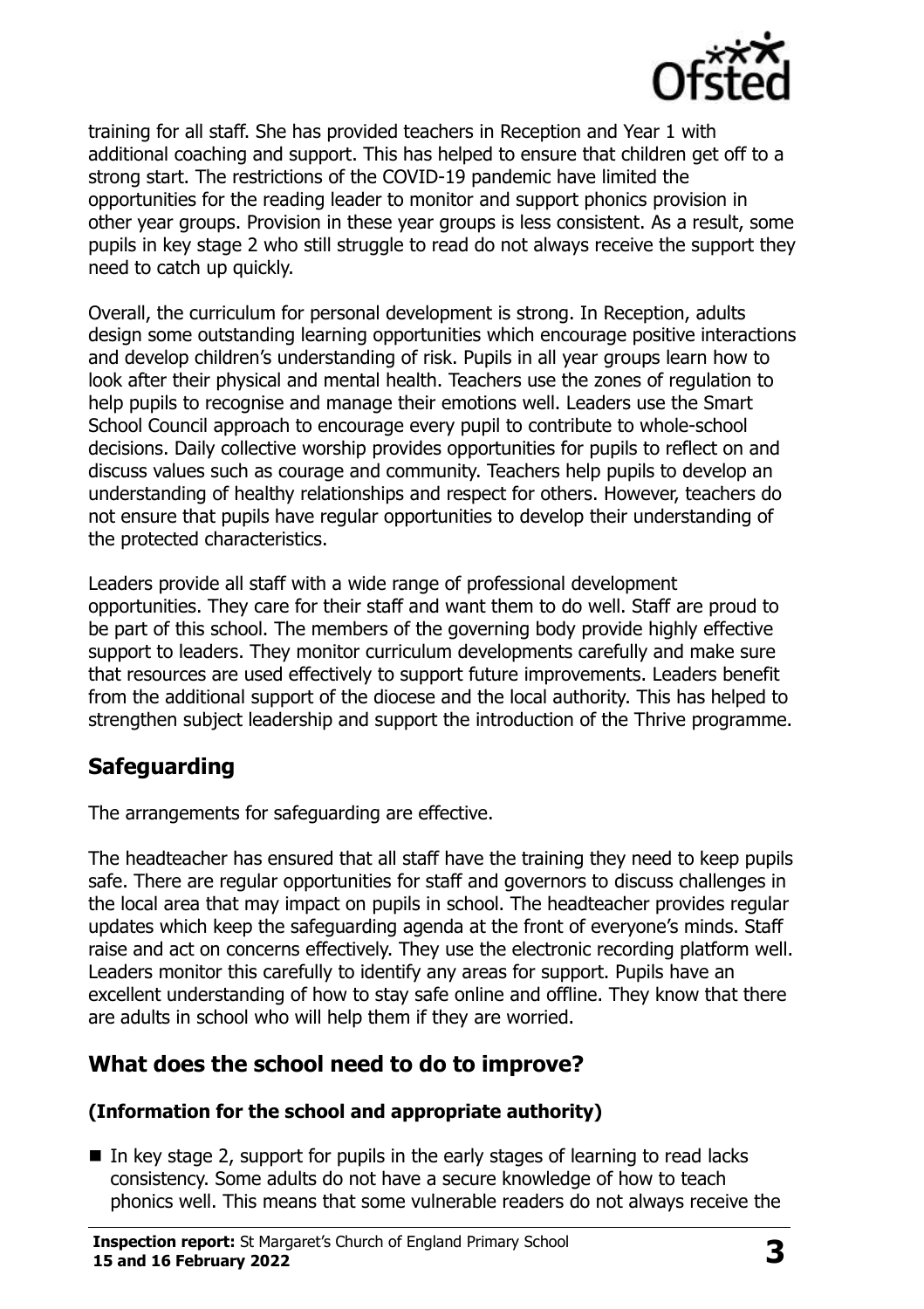

support they need to catch-up quickly. Leaders should ensure that all adults receive the guidance and support necessary to deliver consistently high-quality daily early reading lessons.

■ Teachers do not routinely use the assessment information they gather effectively to enable pupils to embed and make connections in their learning. This means that pupils do not build effectively on prior learning. Leaders should ensure that teachers use assessment as part of learning in order to provide opportunities for pupils to discuss and make links between important areas of subject knowledge.

### **How can I feed back my views?**

You can use [Ofsted Parent View](http://parentview.ofsted.gov.uk/) to give Ofsted your opinion on your child's school, or to find out what other parents and carers think. We use information from Ofsted Parent View when deciding which schools to inspect, when to inspect them and as part of their inspection.

The Department for Education has further quidance on how to complain about a school.

If you are the school and you are not happy with the inspection or the report, you can [complain to Ofsted.](http://www.gov.uk/complain-ofsted-report)

## **Further information**

You can search for [published performance information](http://www.compare-school-performance.service.gov.uk/) about the school.

In the report, '[disadvantaged pupils](http://www.gov.uk/guidance/pupil-premium-information-for-schools-and-alternative-provision-settings)' refers to those pupils who attract government pupil premium funding: pupils claiming free school meals at any point in the last six years and pupils in care or who left care through adoption or another formal route.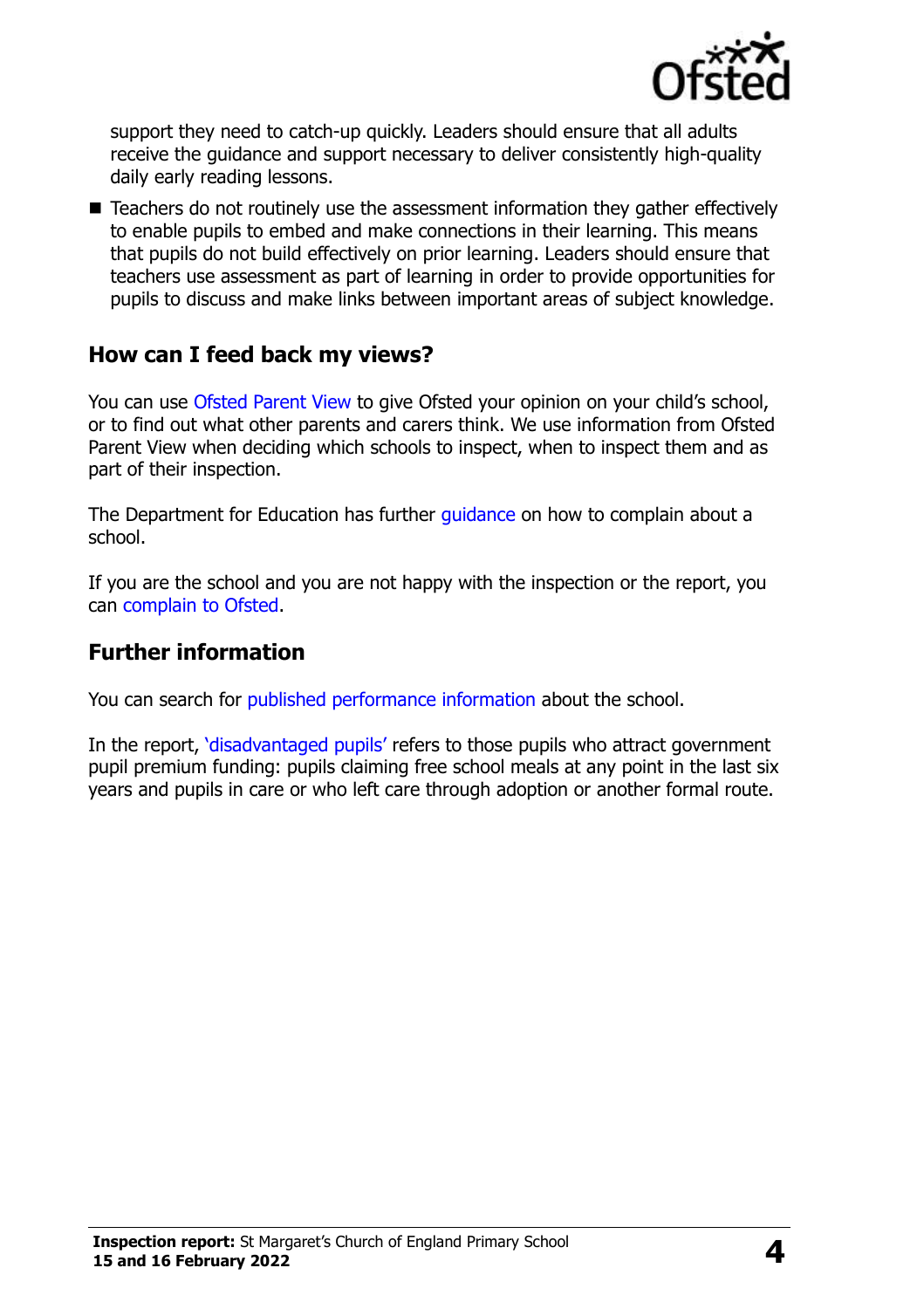

# **School details**

| Unique reference number             | 114230                                                               |
|-------------------------------------|----------------------------------------------------------------------|
| <b>Local authority</b>              | Durham                                                               |
| <b>Inspection number</b>            | 10216272                                                             |
| <b>Type of school</b>               | Primary                                                              |
| <b>School category</b>              | Maintained                                                           |
| Age range of pupils                 | $4$ to $11$                                                          |
| <b>Gender of pupils</b>             | Mixed                                                                |
| Number of pupils on the school roll | 418                                                                  |
| <b>Appropriate authority</b>        | The governing body                                                   |
| <b>Chair of governing body</b>      | Gianna Ulyatt                                                        |
| <b>Headteacher</b>                  | <b>Helen Tait</b>                                                    |
| Website                             | www.st-margarets.durham.sch.uk                                       |
| Date of previous inspection         | 12 January 2009, under section 5 of the<br><b>Education Act 2005</b> |

# **Information about this school**

- The headteacher and deputy headteacher are new to the school since the previous inspection.
- The school runs the School Direct initial teacher training programme in partnership with Northumbria University.
- The last section 48 Statutory Inspection of Anglican and Methodist Schools (SIAMS) was completed on 23 May 2019. The overall judgment grade was excellent.

# **Information about this inspection**

The inspectors carried out this inspection under section 5 of the Education Act 2005.

This was the first routine inspection the school received since the COVID-19 pandemic began. Inspectors discussed the impact of the pandemic with leaders and have taken that into account in their evaluation of the school.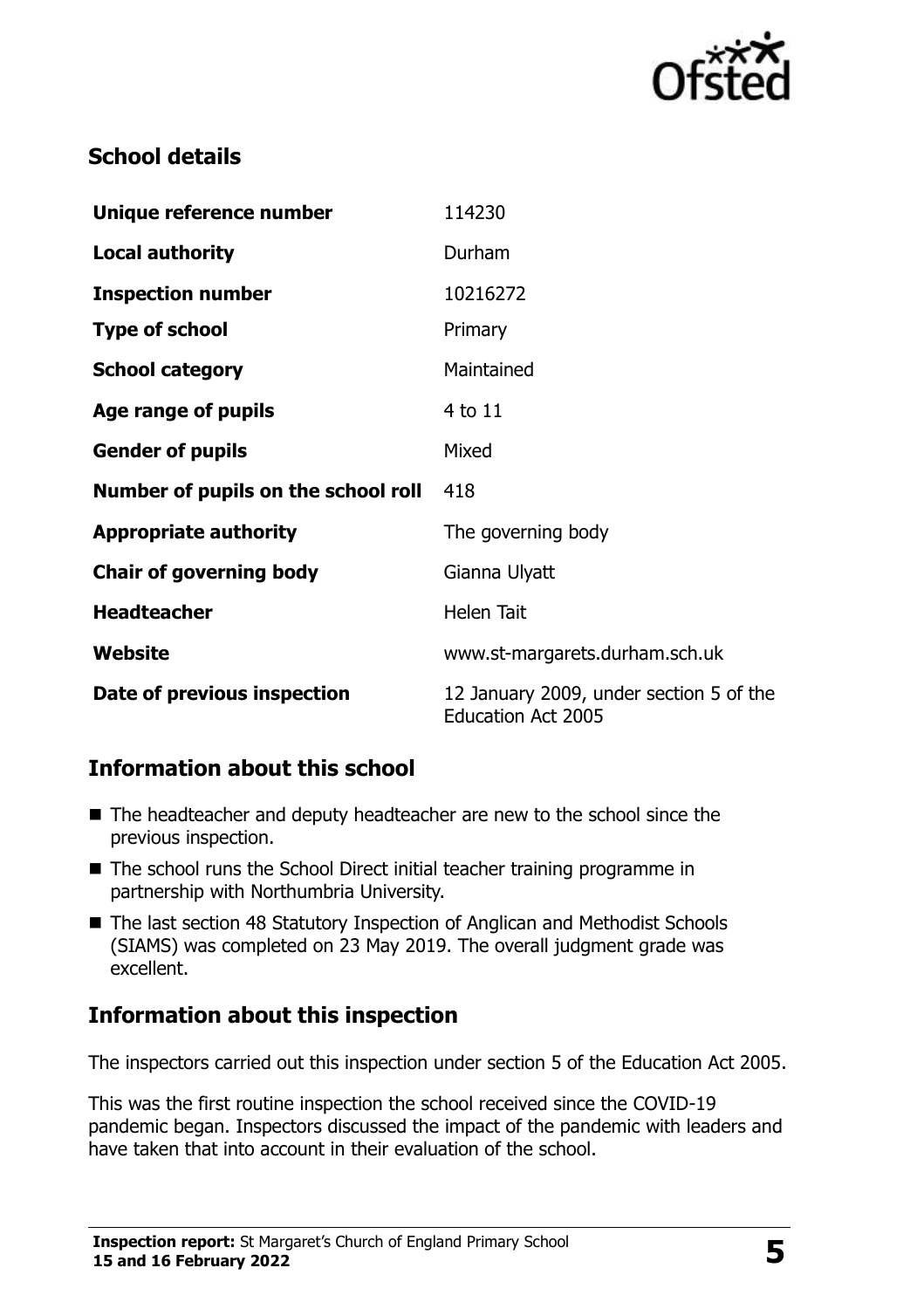

- Inspectors met with the headteacher, deputy headteacher, assistant headteacher, representatives of the governing body, the local authority and the diocese.
- Inspectors carried out deep dives in these subjects: early reading, mathematics, science, computing and music. For each deep dive, inspectors discussed the curriculum with subject leaders, visited a sample of lessons, spoke to teachers, spoke to some pupils about their learning and looked at samples of pupils' work.
- Inspectors also spent time in the Reception classrooms and met with the early years leader. Inspectors met with the subject leader for personal development and viewed samples of pupils' work and displays around the school.
- Inspectors observed pupils' behaviour in lessons and around the school, including at breaktime and lunchtime. Inspectors met with groups of pupils to discuss their views of the school.
- Inspectors met with teaching assistants to discuss provision for pupils with special education needs.
- The lead inspector met with the early career teacher, the induction tutor and mentor to discuss the training and development programme.
- To judge the effectiveness of safeguarding, inspectors discussed the single central record, checked procedures for the safer recruitment of staff and held a meeting with the designated safeguarding lead. Inspectors met with staff to check their understanding of safeguarding and the impact of any training received. Additionally, inspectors met with members of the governing body to discuss their statutory responsibilities.
- Inspectors talked to parents at the end of the school day and considered the responses to Ofsted's survey, Parent View, including 90 free-text responses. In addition, inspectors considered the responses to the staff's and pupils' surveys.

#### **Inspection team**

| Alex Thorp, lead inspector | Her Majesty's Inspector |
|----------------------------|-------------------------|
| Kate Williamson            | Her Majesty's Inspector |
| Deborah Ashcroft           | Ofsted Inspector        |